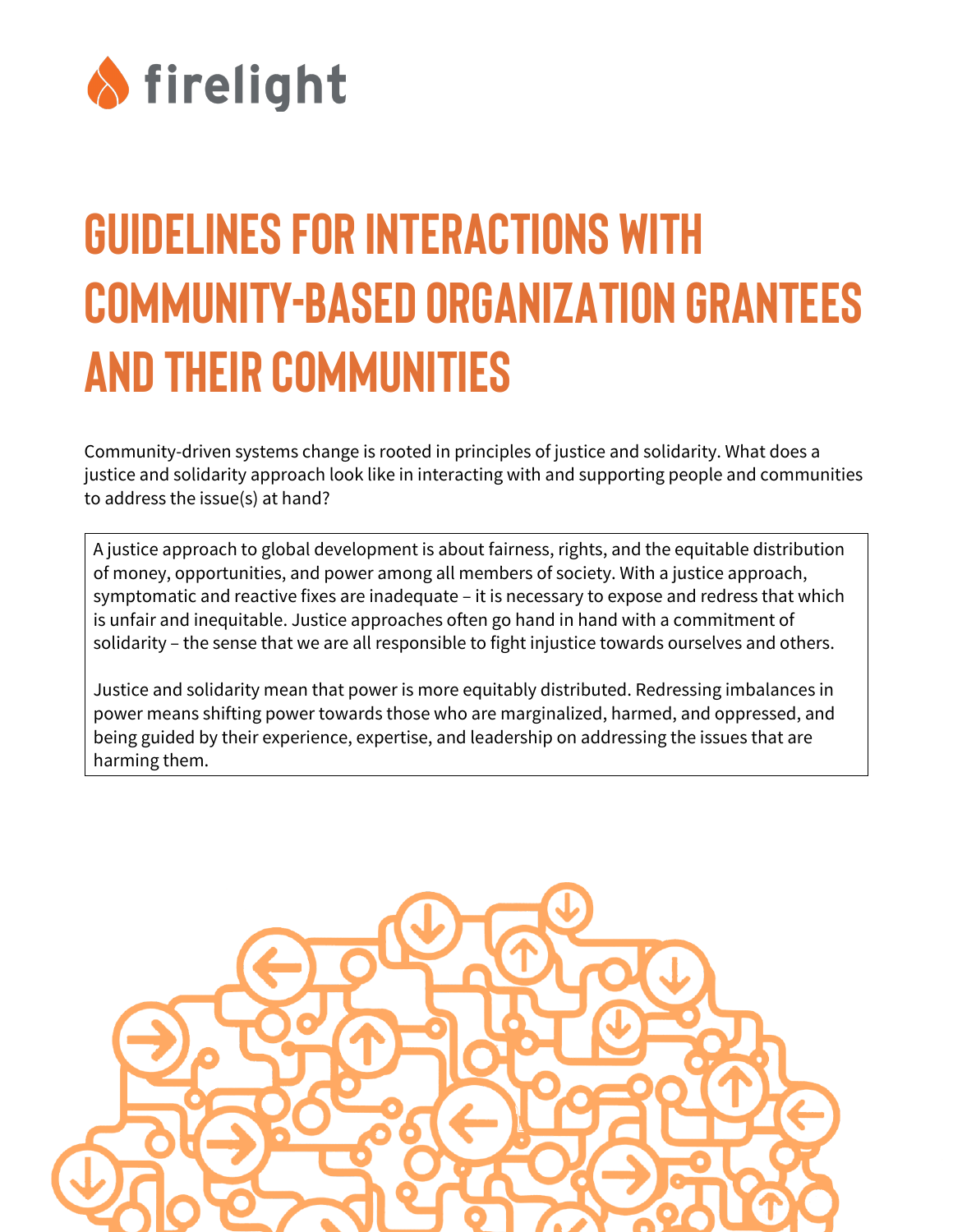Here are some guidelines around how we might interact with CBO grantees and their communities within a justice and solidarity approach –

- 1- Be guided by mutual respect, appreciation, and trust. Approach each interaction as a partnership rather than a top-down relationship.
- 2- Be aware of the power you hold regardless of the equality you seek and think about how what you say/ what you do will be interpreted because of this power you hold. A simple question may be interpreted as a directive or guidance.
- 3- Be a partner and ally. Do not micromanage. If, when, and where your support is requested, step in from a place of trust and support, not suspicion.
- 4- Accountability should be a two-way relationship. Are you willing as a funder to share with grantees the same things you expect them to share with you? For example, audit reports, salary budgets, sources of funding, accounting of overall project budget, etc. If not, why not?
- 5- Learn what is, and follow the process for, appropriate and respectful "community entry" at the start of an initiative. Learn about and respect norms, consult with CBO and community leaders, and follow protocols.
- 6- Learn what is, and follow the process for, appropriate and respectful transition out at the end of an initiative. This includes being clear from the start about the length of the partnership and the plan for transition, as well as proper close-out and debrief meetings with important community and government stakeholders.
- 7- Be careful not to raise false expectations at all stages pre-partnership, early on in the partnership, throughout the partnership, and at the end.
- 8- Treat CBOs and communities with respect. Respect and appreciate that they understand the context better than you do.
- 9- Consider what information you request of CBO grantees, and why and how.
	- a. Minimize the burden you put on partners. Only ask for what you absolutely need not that which is 'interesting to know'.
	- b. Respect that some data may be confidential/ sensitive and should not be requested.
	- c. Assign a focal person (or gatekeeper) at your organization for communication to CBO grantee-partners so that partners are not receiving different requests from different staff members at your organization. This focal person can then filter, consolidate, and prioritize or deprioritize different requests for information as needed.
	- d. Try to consolidate any requests for information (and minimize what you ask for), so partners are not receiving multiple requests all the time.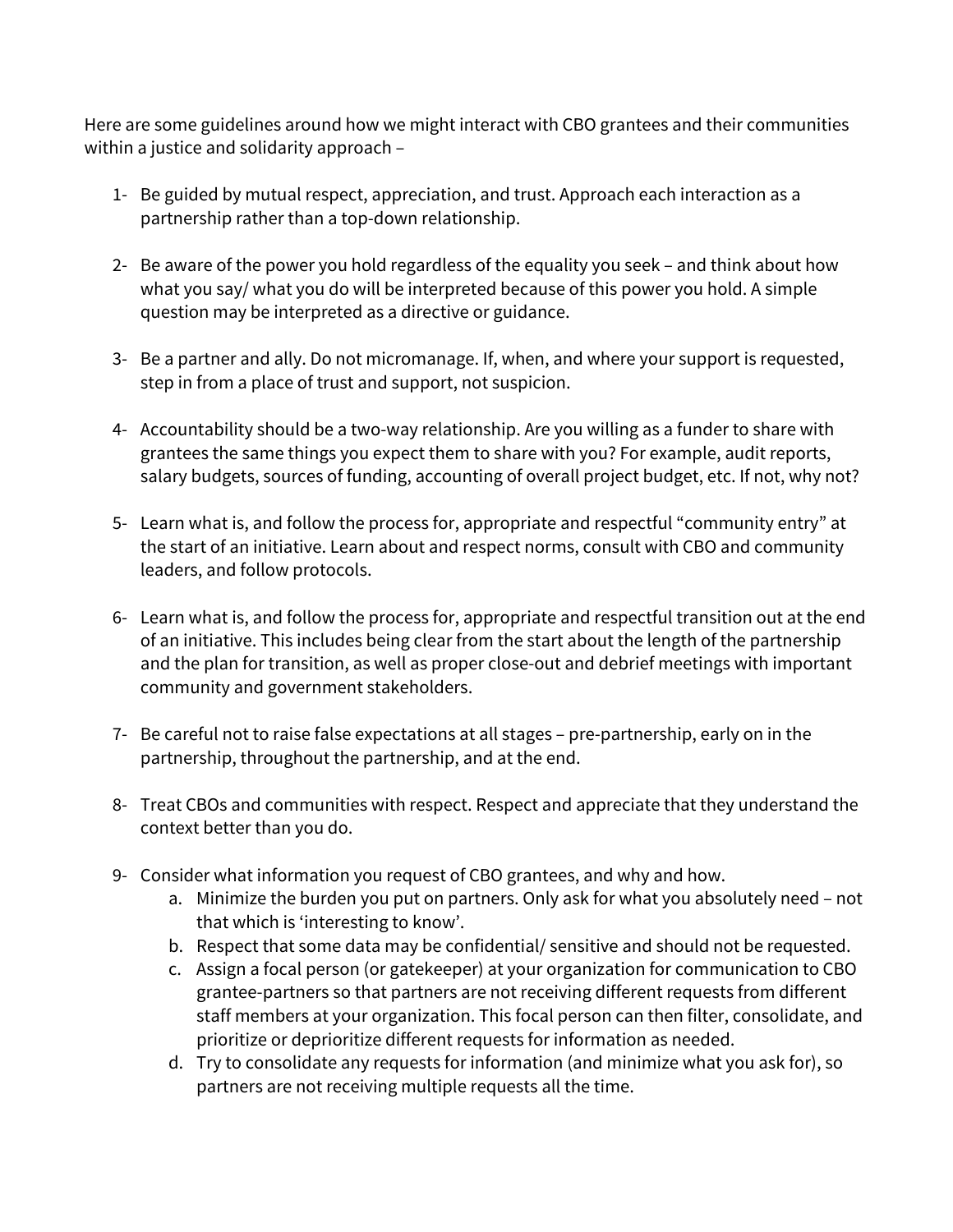- e. Sometimes extensive back and forth over email can be a substantial burden on partners – issues may be discussed more quickly with fewer misunderstandings over a phone call.
- 10- Have anonymous/ confidential feedback loops through which CBOs can share honest feedback on how you as a donor can do better. This includes feedback on your systems and procedures, protocols, templates, etc. Listen to / read this feedback carefully and use it to improve your practice
- 11- Use different methods for communication, being flexible to use different methods according to what is most supportive, easy, and helpful for different partners.
- 12- Minimize the burden on CBO grantee-partners. In order to minimize the burden on CBO grantee-partners, you will need to take on more burden. This might include, for example, arranging translators so that CBO staff are not preoccupied with translating for their colleagues while interacting with you, using multiple methods of communication depending on what works for different partners, organizing your own logistics for site visits, accepting proposals and reports that are written by hand and/or in other languages and figuring out how to translate and digitize them on your end, etc.
- 13- Recognize that the risk CBOs take in partnering with you is often far greater than any risk you take in partnering with them. In partnering with a given funder, CBOs may risk compromising on their organizational identity and mission, their capacity to remain responsive to the true needs of their community, their trust and legitimacy in their community as they may be perceived as implementers of an external agenda, and their resilience and relevance as their attention and work is shifted to funder priorities and programs which may fade away after a funding cycle. Be aware of and sensitive to the implications of these risks.

## **Guidelines for site visits**

Here are some specific guidelines for funders' site visits to CBOs and their communities –

- 1- Be humble, patient, respectful and flexible.
- 2- Discuss with grantee partners what is helpful and appropriate when it comes to site visits. Their perspective may change over time.
	- a. Frequency
	- b. Nature / approach
	- c. Objectives
	- d. Cultural norms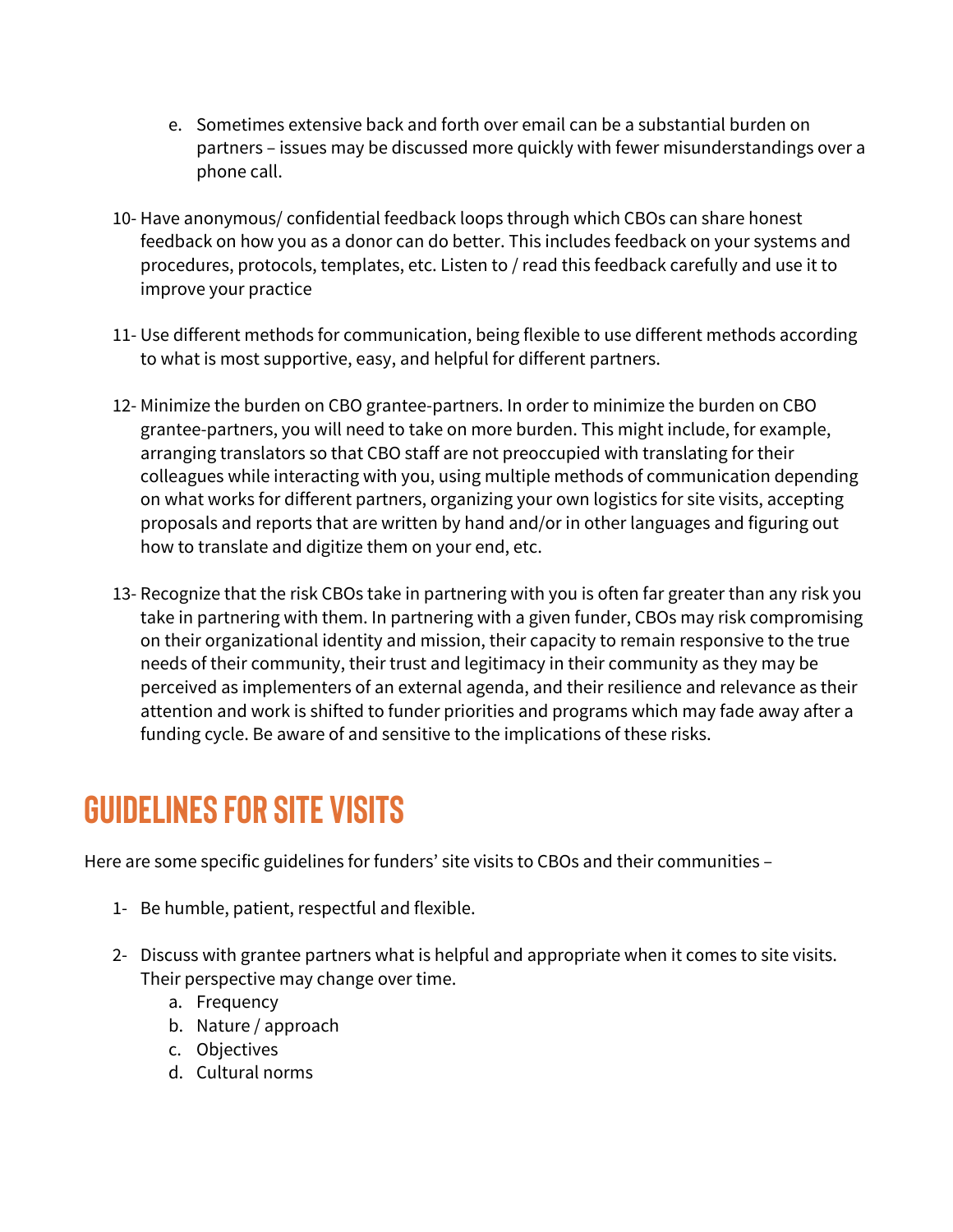- 3- Consider these questions before you plan a site visit
	- a. Is this visit necessary?
	- b. Is this visit more about you than about the partners and the communities?
	- c. What disruption will it cause? Is that disruption worth it? How can the disruption be minimized?
	- d. Could you get the same information without a site visit? In a way that would be less disruptive to partners and communities?
	- e. Is it necessary to visit communities (beyond the CBO's office)? What disruption will it cause? Is that disruption worth it?
	- f. Where a site visit may be important for relationship building, understanding the context, etc. – discuss the objectives and goals with partners, and plan the visit with them.
- 4- Thoughtfully and collaboratively plan all site visits with CBO partners
	- a. Let them know well in advance and check if the proposed dates and times work for them.
	- b. Communicate your purpose, objectives, and expectations with partners, and ask partners about their objectives and expectations of your visit as well. Discuss any issues or questions on either side that should be addressed during the visit. Both parties should discuss and agree upon mutual objectives for the visit and how to achieve them.
	- c. Find out in advance about cultural or community norms and practices that may affect your visit. Ensure to plan for adequate time to follow, respect, and appreciate cultural norms and practices. These are important for CBO partners' nurturing of trust and respect with their communities.
	- d. Plan for and carry out any important courtesies such as informing relevant government officials about your visit and conducting visits with relevant authorities at the community level such as traditional authorities, elders, etc. These are important for CBO partners' maintenance of open relationships with critical stakeholders, for transparency and accountability, to demonstrate respect of social norms, and to strengthen pathways for systemic change.
- 5- Based on the objectives, goals, expectations, and plans, prepare thoroughly for your visit. Review relevant documents and communications so that you are familiar and refreshed with your understanding of the organization, their community, the work they are doing, and the specific issues or questions to be explored during your visit.
- 6- Being respectful of partners' time. Stick to the time that you have indicated you are coming for visits. For example, if you have said we will have a two-hour meeting starting at 9am, be there at 9am and limit it to the two hours. Recognize that the funder-grantee power difference means that if you ask if it's okay to extend the meeting, grantees are unlikely to say no – they may feel obliged to acquiesce to your request even if they have other commitments.